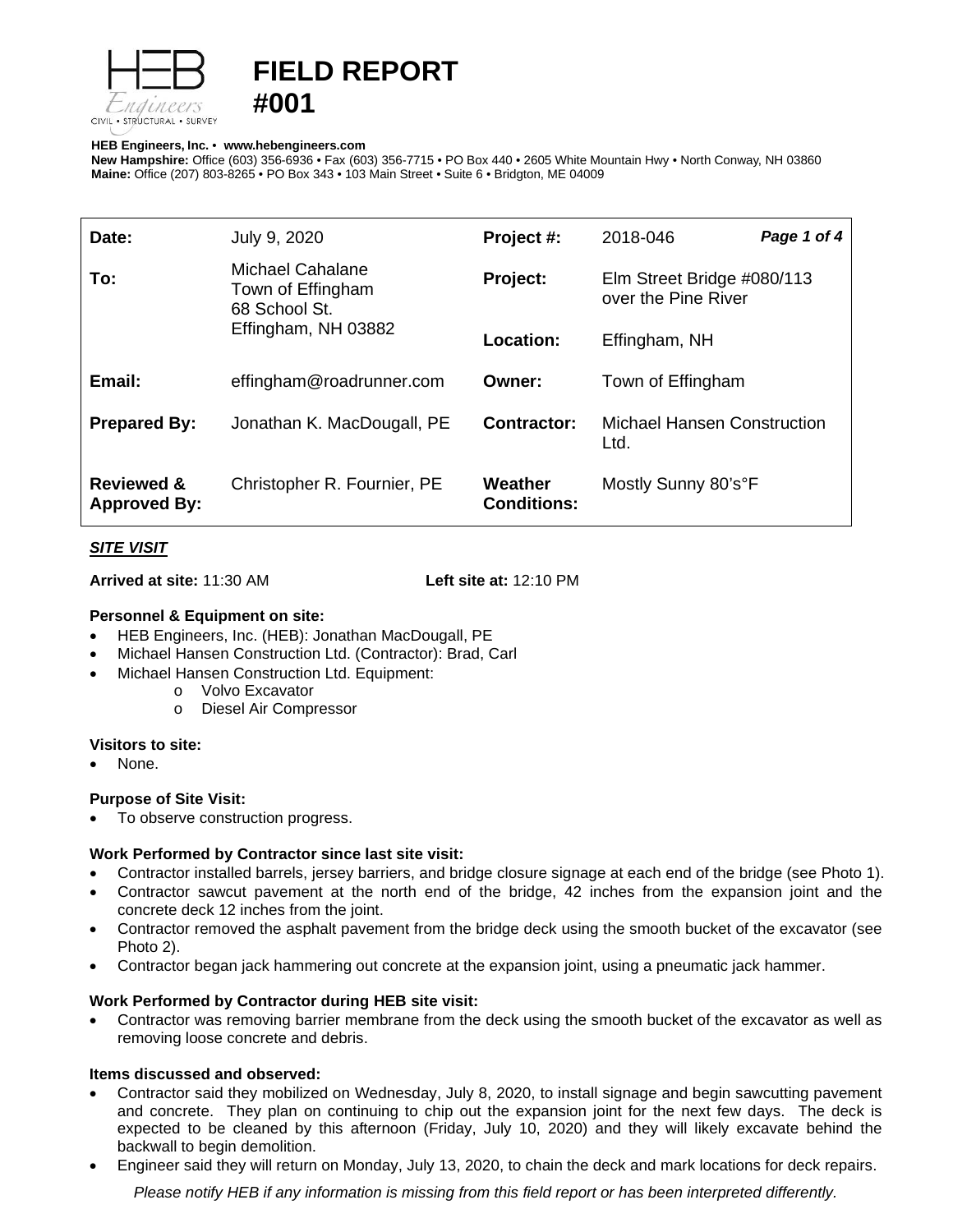*Town of Effingham July 9, 2020 Elm Street Bridge #080/113 over the Pine River, Effingham, NH Field Report #001 HEB Project #2018-046*

- There are several locations of concrete on the deck that are moderately to severely deteriorated (see Photo 3). The eastern most deck (upstream) 1-3 feet off the curb line can be removed by hand as well as much of the deck along the expansion joint (see Photo 4). There are several locations in the center of the deck that have also deteriorated (see Photo 5). The backwall at the expansion joint was also removed with a shovel up to 6 inches deep.
- The exposed reinforcing steel next to the expansion joint generally appears to be in good condition.

#### **Work Scheduled:**

- Continue to remove concrete around the expansion joint.
- Chain deck on Monday, July 13, 2020.

#### **Outstanding Construction Issues:**

None.

#### **Next Observation:**

• Monday, July 13, 2020.

#### **Photos:**

• Taken by JKM July 9, 2020.



Photo 1: Road closed sign and jersey barriers at south approach.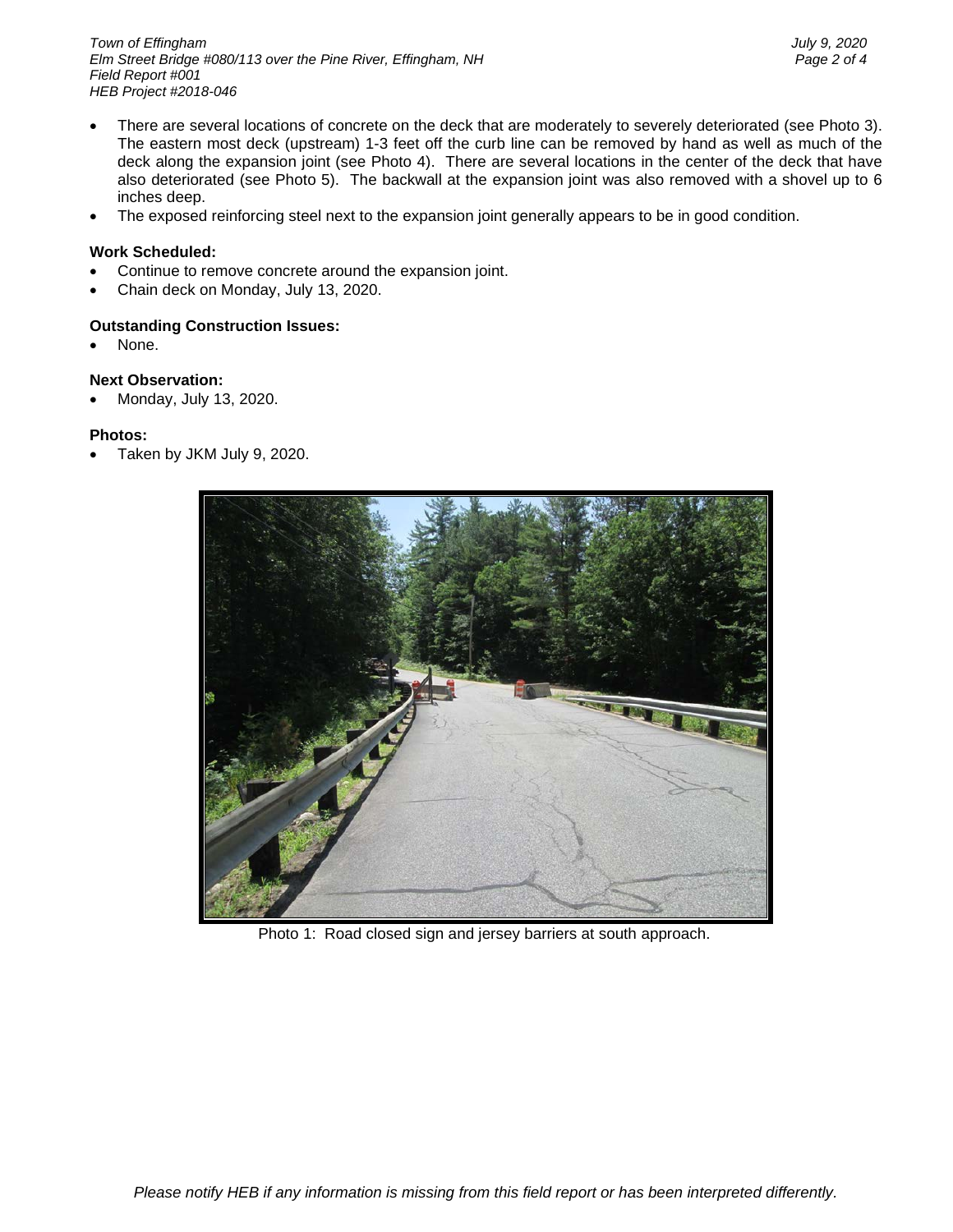

Photo 2: Pavement removed on bridge deck. Note deteriorated deck pavement along curb and backwall



Photo 3: Deteriorated concrete along curb line.